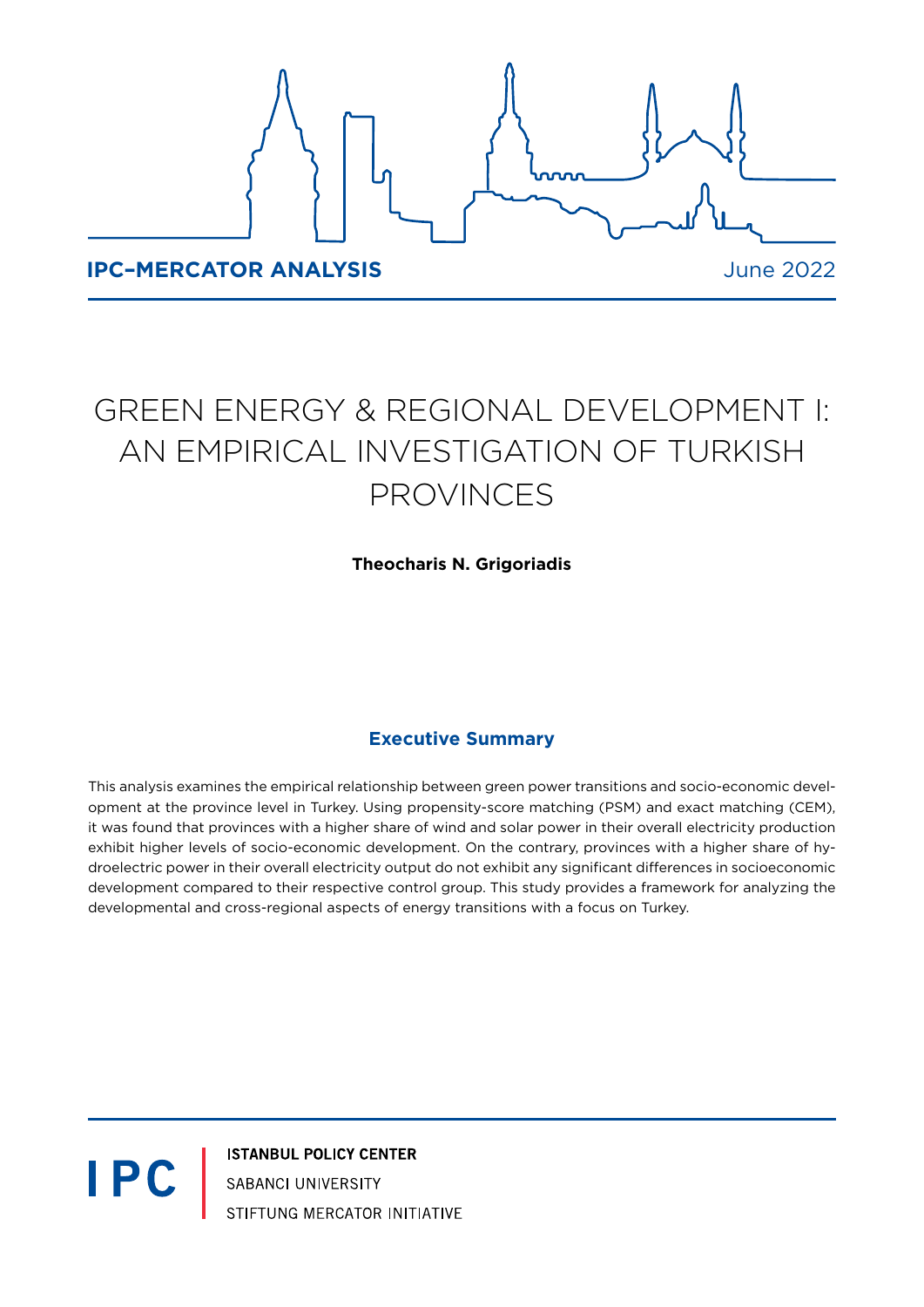### **Introduction**

The positive socioeconomic impact of energy transitions on the Turkish economy is shown through a calibrated macroeconomic model. These simulations suggest that Turkey can be carbon-free by 2050 and that the benefits of this transition drastically outweigh its costs.1 This analysis provides the initial framework for the analysis of the socioeconomic dimensions of wind, solar, and hydroelectric power transitions, which are considered the most significant both in terms of volume of energy produced and their share in overall electricity production. Using the 81 provinces of Turkey as the main unit of analysis (in Turkish, *il*), I observe a positive and significant empirical relationship between dependence on wind and solar power production and socioeconomic performance at the province level. This is particularly the case for average income, for which a positive and significant average treatment effect is reported both with a propensity-score matching (PSM) and a coarsened exact matching (CEM) estimator.

Globally, subnational politics and institutions have played a crucial role in the speed of energy transitions. For example, evidence from Brazil, a centralized governance system, indicates that the decentralization of energy policy decisions has the potential to accelerate energy transitions and familiarize citizens with the advantages of green energy use.2 In the same direction, Bradshaw and Jannuzzi<sup>3</sup> indicate that Brazilian states can provide significant support for the acceleration of energy transitions at the federal level and efficiently coordinate with the central government in terms of setting new priorities in green energy policy-making. Nevertheless, regional energy transitions are not always without problems and oftentimes require the institutional support of central administrative agencies.4 While energy justice and equitable access to natural resources remains an overarching normative issue for developing economies,<sup>5</sup> the role of regional energy transitions is becoming increasingly important and central to our understanding of sustainability as a phenomenon conditional on specific geographic, market, institutional, and cultural characteristics of each locality or province. Coenen et al. provide a conceptual

framework on the differential effects of energy transitions across regions of the same country<sup>6</sup>; the comparison between urban and rural localities as well as their respective institutional environments may explain why some regions are faster or more successful in achieving sustainable economic outcomes than others. At the same time, in recent years rural regions have become the epicenter of energy transitions, as they host more renewable energy infrastructure such as wind farms, transmission grids, and biogas plants.7 Moreover, the decentralization of energy transitions underscores the interaction of cities with their surrounding areas and provides novel incentives such as economic and ecological transformation for local and regional governments and civil society.

Therefore, regions may play a positive role in central governments' efforts to achieve the United Nations' Sustainable Development Goals (SDGs). The structural transformation of Chinese regions, for example, has provided significant impetus for the Chinese government's 2030 carbon emission goals.8 Nevertheless, environmental conflicts that capture clashes between regional and local societal interests, on the one hand, and environmental protection, on the other, may also obstruct centrallevel policies; evidence from Chile suggests that economic and human development dimensions of sustainability are not always in harmony with each other.9 This is why regional development strategies within the same country may reflect different priorities given the presence of diverse ethnic, geographic, and economic conditions. This "transition topology" reveals the institutional complexity of energy transformations at the regional level, particularly when there is a strong prior propensity to conflict.10

The distribution of wind farms, solar, and hydroelectric power plants in Turkey is related to prior climate and geographic conditions as well as the economic and demographic capacity of specific provinces in the overall performance of the Turkish economy. As Figure A.1 and Table A.3 indicate, propensity-score matching (PSM) achieves a high level of covariate balancing after matching between the treatment and control groups. The only issue is observed in the wind energy graph as well as quantitative information reported in Figure A.1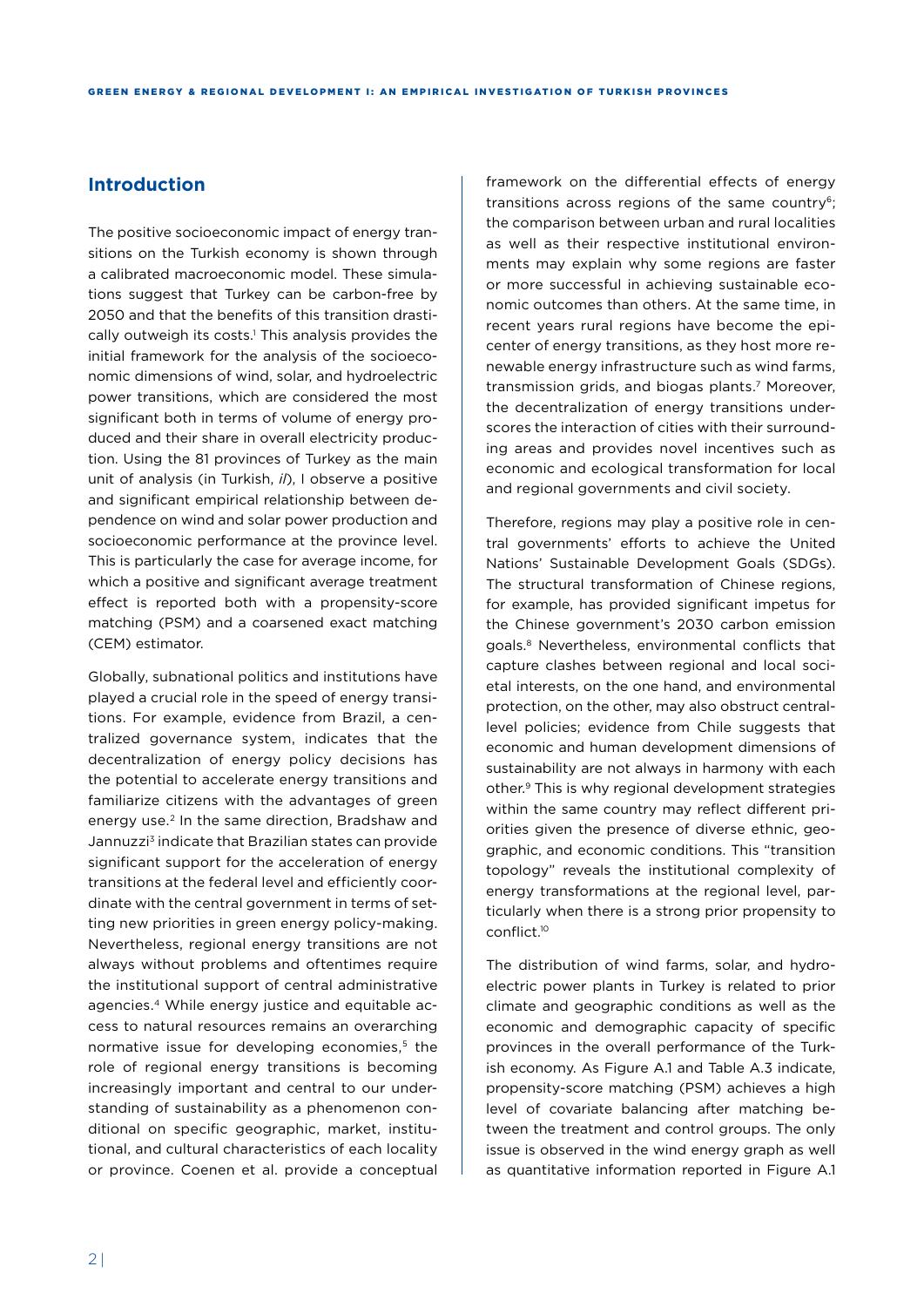and Table A.3, respectively. The discrepancy has to do with the much higher population density in the treatment than in the control group of Turkish provinces, which is not fully alleviated with matching. Wind farms appear to contribute significantly to the overall electricity production of provinces with a much higher population density compared to the average in Turkey.

The Aegean, Marmara, Central Anatolia, and Mediterranean regions (in Turkish, *bölge*) of Turkey have the highest concentration of wind farms, while the Central Anatolia, Southeastern Anatolia, Mediterranean, and Aegean regions score the highest in the distribution and production capacity of solar power infrastructure. The Eastern Anatolia, Southeastern Anatolia, Black Sea, and Mediterranean regions are the most dependent on hydroelectric power contributions to their overall electricity generation. The heterogeneity of those regions, as well as that of the provinces that each of them incorporates, render the proposed matching analysis a powerful start for the evaluation of the socioeconomic dimensions of green transitions at the subnational level.

# **Descriptive Statistics & Empirical Strategy**

Tables A.1-2 provide an overview of the profile and the descriptive statistics of the data utilized in this analysis. Outcome variables at the province level (*il*) include average income per capita, school attendance rate, share of higher education graduates, Gini coefficient, infant mortality rate, birth rate, heating degree days, and cooling degree days. While the first six outcomes capture the socioeconomic profile of the respective provinces, the last two outcomes offer qualified temperature measurements related to the evolution of climate change. I utilize soil elevation and population density at the province level as control variables. For the solar power estimations, I also include air temperature, as this may be related to the socioeconomic and climate impact of solar power transitions.

The ranked dependence from wind, solar, and hydroelectric power, respectively, defines the treatment variables used in this study. For example,

provinces with an above-the-median wind power share in overall electricity generation are classified as part of the treatment group, whereas provinces with a below-the-median or equal-to-the-median wind power share with respect to their overall electricity output are included in the control group. The same method is used also for the creation of the solar and hydroelectric power treatment variables. In Figures 1-3, I provide a visual representation of the treatment and control groups for wind, solar, and hydroelectric power, respectively. It is interesting to observe the different regional arrangements of green power transitions; while wind power dependence is higher in western and central provinces, hydroelectric power dependence is higher in eastern and central provinces. At the same time, the treatment group with respect to solar power dependence is spread uniformly across Turkish provinces. The Central Anatolia, Aegean, and Mediterranean regions of Turkey appear to be the forerunners of energy transitions in all three dimensions examined: wind, solar, and hydroelectric. On the contrary, the Marmara, Southeastern Anatolia, and Black Sea regions seem to concentrate on wind, solar, and hydroelectric power transitions, respectively.

Propensity-score matching (PSM) and coarsened exact matching (CEM) are my main empirical strategies. The limited number of observations (81 or less) does not allow for the performance of the full set of possible robustness checks. Nevertheless, I use the PSM results as my benchmark and the CEM results as a robustness check. The main obstacle to causality remains the possibility of selection bias with respect to the covariates. While PSM computes the probability of assignment to the treatment rather than the control group, CEM eliminates imbalance across covariates.11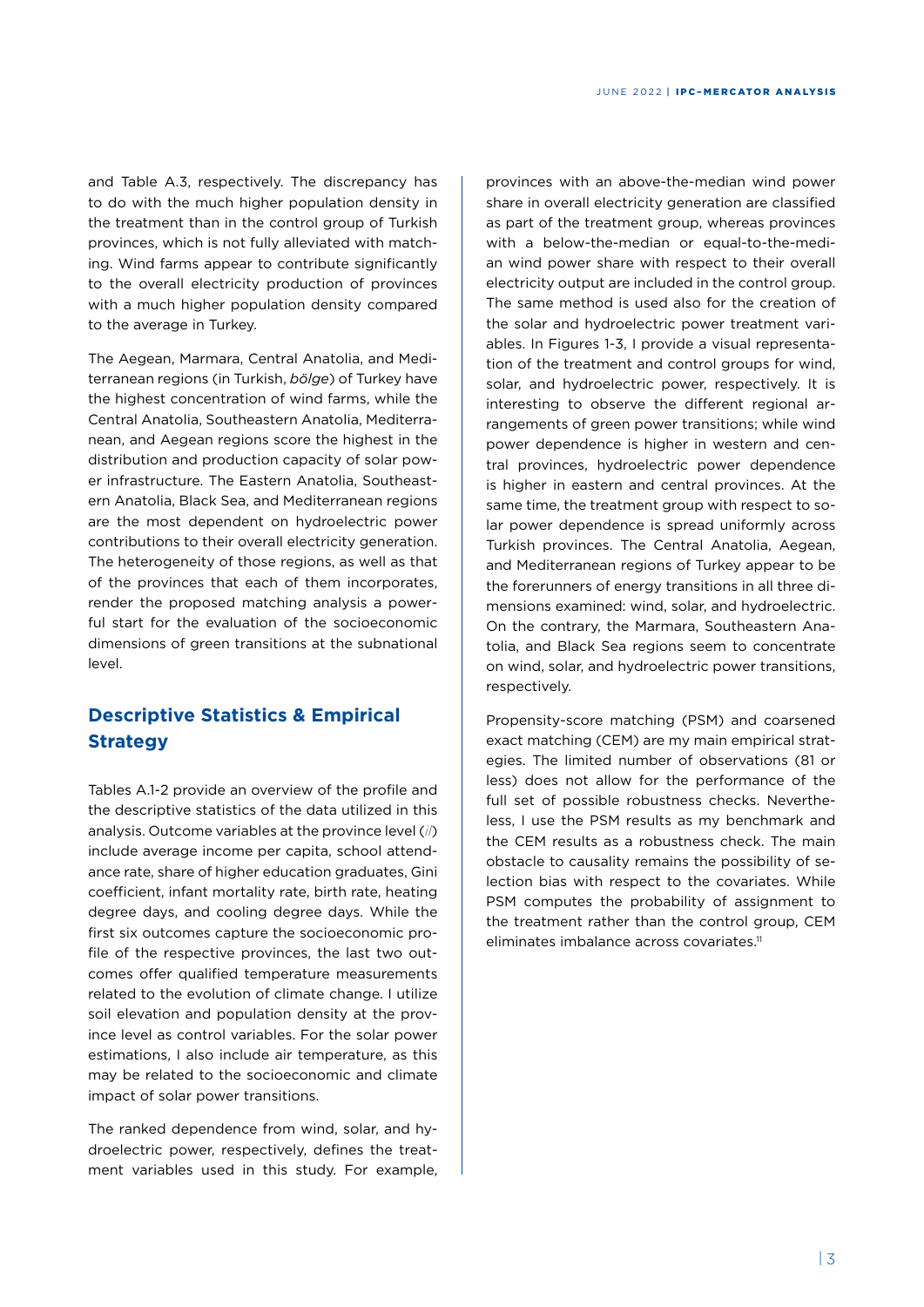

### **Figure 1: Wind Power Transitions: Treatment vs. Control Group**





**Figure 3: Hydroelectric Power Transitions: Treatment vs. Control Group**

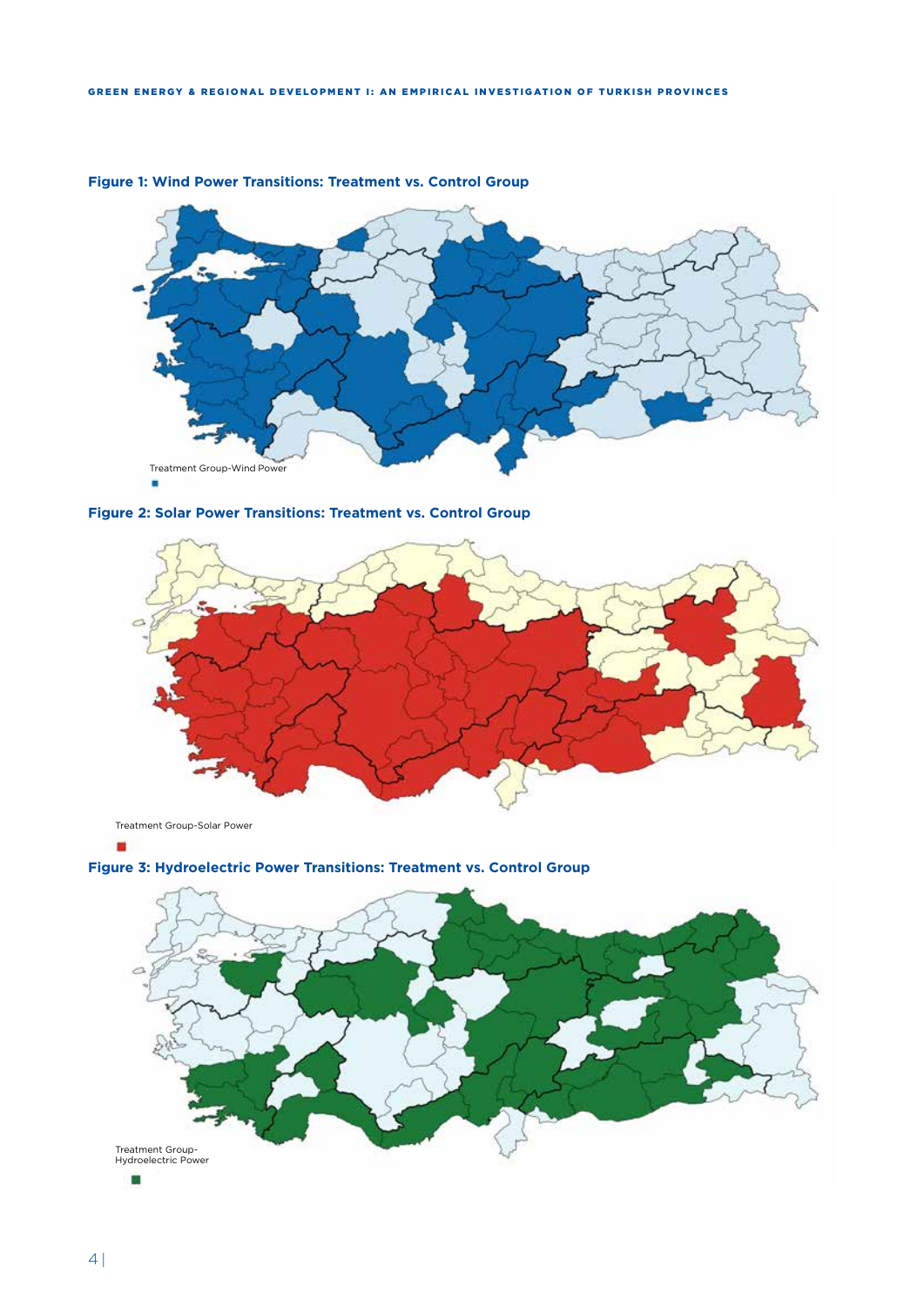## **Results**

### *Wind Power*

The PSM estimates for wind power in Table 1 underscore the positive effect of wind power transformation on socioeconomic development and environmental quality at the province level. Average income per capita is higher in provinces with a higher share of wind power in their overall electricity production by an average difference of 20.6 log points, which is statistically significant at the 5 percent level.

There are also significantly higher shares of higher education graduates as well as school attendance rates in the wind power-intensive provinces of Turkey, which exhibit average differences of 113.1 percent and 47.4 percent at the 1 and 5 percent levels, respectively. In addition, I observe a significantly higher CDD index in provinces with higher shares of wind power, which confirms the positive environmental impact of Turkey's wind power transformation. The CEM results (Table 2) corroborate the positive impact of wind energy transitions on province-level economic performance; there is an average difference of 16 log points, which is statistically significant at the 5 percent level.

### *Solar Power*

The PSM estimates for solar power in Table 1 suggest a significant development impact of solar power transitions at the province level. Average income per capita is higher in provinces with high shares of solar power by an average difference of 17.9 log points, which is statistically significant at the 10 percent level. School attendance is also significantly higher in solar power-intensive provinces by an average difference of 41.4 percent, which is statistically significant at the 10 percent level. A similar observation is seen for birth rates: there is a positive and significant difference in favor of provinces that have high solar power shares in their electricity output. While this is an important demographic finding, further exploration of the mediating mechanisms would solidify the empirical relationship between solar power transformation and birth rates at the subnational level.

The CEM results (Table 2) corroborate my PSM estimates on average income per capita and birth rate. Provinces with a strong solar infrastructure component in their overall electricity generation are wealthier and exhibit lower birth rates. There is an average income per capita difference of 17.9 log points, which is positive and statistically significant at the 10 percent level. Furthermore, the average difference in birth rates between the treatment and the control group is negative and statistically significant at the 5 percent level.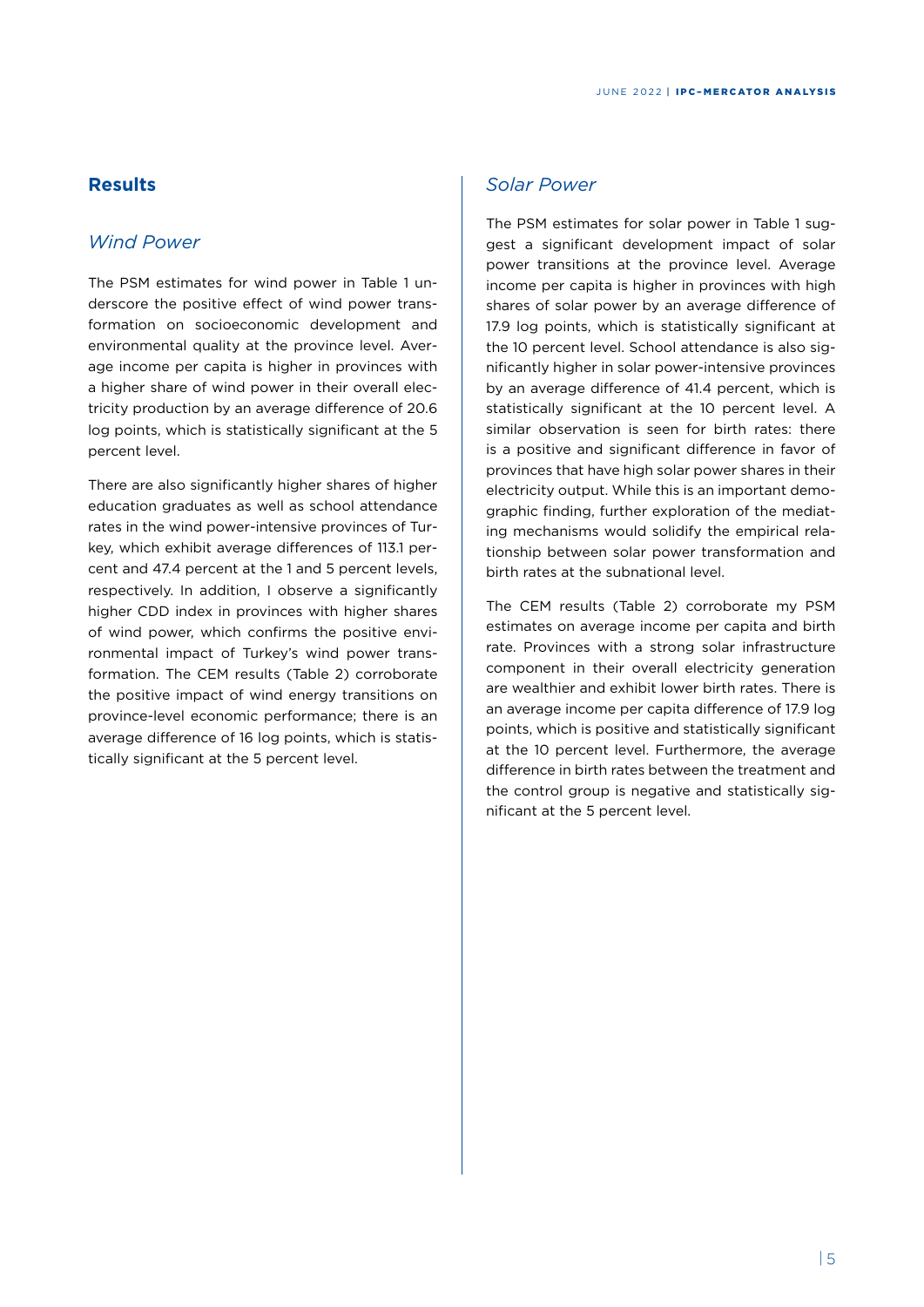| Panel A: Wind Power               |                           |                   |                   |  |
|-----------------------------------|---------------------------|-------------------|-------------------|--|
| Outcome                           | <b>ATT</b>                | Number of Treated | Number of Control |  |
| Average Income per Capita         | 0.206<br>$(2.61)$ **      | 39                | 42                |  |
| <b>Higher Education Graduates</b> | 1.131<br>$(1.90)$ *       | 39                | 42                |  |
| <b>School Attendance</b>          | 0.474<br>$(2.16)$ **      | 39                | 42                |  |
| Gini Inequality                   | 0.003<br>(0.36)           | 39                | 42                |  |
| Infant Mortality                  | 0.556<br>(0.64)           | 39                | 42                |  |
| <b>Birth Rate</b>                 | $-1.865$<br>$(-1.26)$     | 39                | 42                |  |
| <b>Heating Degree Days</b>        | -44.128<br>$(-0.19)$      | 39                | 42                |  |
| <b>Cooling Degree Days</b>        | 189.718<br>$(1.82)^*$     | 39                | 42                |  |
| Panel B: Solar Power              |                           |                   |                   |  |
| Outcome                           | <b>ATT</b>                | Number of Treated | Number of Control |  |
| Average Income per Capita         | 0.179<br>$(1.76)^*$       | 40                | 41                |  |
| <b>Higher Education Graduates</b> | 1.147<br>(1.41)           | 40                | 41                |  |
| <b>School Attendance</b>          | 0.414<br>$(1.86)^*$       | 40                | 41                |  |
| Gini Inequality                   | 0.005<br>(0.67)           | 40                | 41                |  |
| Infant Mortality                  | $-0.458$<br>$(-0.58)$     | 40                | 41                |  |
| <b>Birth Rate</b>                 | $-3.998$<br>$(-2.66)$ *** | 40                | 41                |  |
| <b>Heating Degree Days</b>        | $-178.25$<br>$(-0.66)$    | 40                | 41                |  |
| <b>Cooling Degree Days</b>        | 63.375<br>(0.56)          | 40                | 41                |  |
| Panel C: Hydroelectric Power      |                           |                   |                   |  |
| Outcome                           | <b>ATT</b>                | Number of Treated | Number of Control |  |
| Average Income per Capita         | $-0.003$<br>$(-0.03)$     | 40                | 41                |  |
| <b>Higher Education Graduates</b> | 0.767<br>(1.23)           | 40                | 41                |  |
| School Attendance                 | $-0.248$<br>$(-0.56)$     | 40                | 41                |  |
| Gini Inequality                   | 0.013<br>(1.25)           | 40                | 41                |  |
| <b>Infant Mortality</b>           | 0.140<br>(0.19)           | 40                | 41                |  |
| <b>Birth Rate</b>                 | $-0.360$<br>$(-0.25)$     | 40                | 41                |  |
| <b>Heating Degree Days</b>        | $-27.65$<br>$(-0.12)$     | 40                | 41                |  |
| <b>Cooling Degree Days</b>        | $-9.275$<br>$(-0.08)$     | 40                | 41                |  |

### **Table 1: Average Treatment Effects (ATT) – Green Energy & Regional Development**

Note: Significance levels: \*\*\* p<0.01, \*\* p<0.05, \* p<0.1. t-values are in parentheses. Algorithm: Nearest Neighbor Matching (NNM=1). Covariates include soil elevation and population density for panels A and C, and air temperature, soil elevation, and population density for panel B.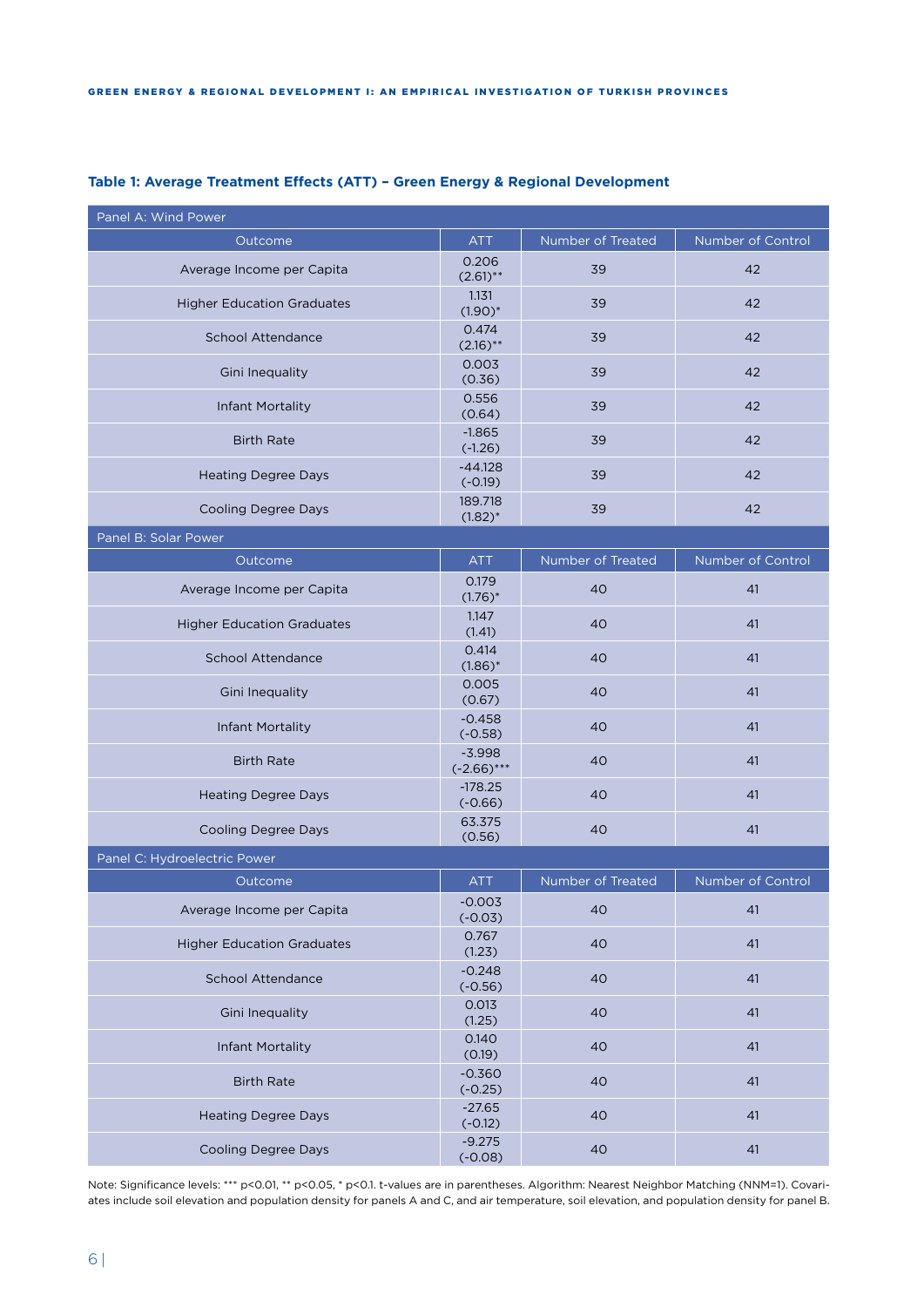# *Hydroelectric Power*

Neither PSM nor CEM estimates (Panel C in both Tables 1 & 2) suggest a significant and positive socioeconomic or environmental impact in provinces with high shares of hydroelectric power in their overall electricity production.

The reported results do not provide robust evidence in the direction of causal inference. Nevertheless, they suggest that the positive and significant empirical relationship between wind and solar power transitions, on the one hand, and socioeconomic performance, on the other hand, may provide a useful framework for the analysis of energy transitions at the subnational level of governance. The mapping of socioeconomic and climate characteristics of energy transitions underscores the necessity for data aggregation at the district level.

### **Table 2: Coarsened Exact Matching (CEM) – Socio-economic Estimates of Green Energy Impact**

| Panel A: Wind Power               |                                          |             |           |              |                     |           |
|-----------------------------------|------------------------------------------|-------------|-----------|--------------|---------------------|-----------|
| Outcome                           | Multivariate Imbalance<br><b>Measure</b> | Coefficient | Std. Err. | t            | <b>Observations</b> | R-squared |
| Average Income per Capita         | 0.278                                    | $0.160**$   | 0.064     | 2.50         | 71                  | 0.083     |
| <b>Higher Education Graduates</b> | 0.278                                    | 0.511       | 0.584     | 0.87         | 71                  | 0.011     |
| <b>School Attendance</b>          | 0.278                                    | 0.562       | 0.341     | 1.65         | 71                  | 0.038     |
| Gini                              | 0.278                                    | 0.004       | 0.007     | 0.49         | 71                  | 0.004     |
| Infant Mortality                  | 0.278                                    | 0.574       | 0.600     | 0.96         | 71                  | 0.013     |
| <b>Birth Rate</b>                 | 0.278                                    | $-1.413$    | 1.000     | $-1.41$      | 71                  | 0.028     |
| <b>Heating Degree Days</b>        | 0.278                                    | $-102.652$  | 158.676   | $-0.65$      | 71                  | 0.006     |
| <b>Cooling Degree Days</b>        | 0.278                                    | 136.078     | 82.854    | 1.64         | 71                  | 0.038     |
| Panel B: Solar Power              |                                          |             |           |              |                     |           |
| Outcome                           | Multivariate Imbalance<br><b>Measure</b> | Coefficient | Std. Err. | t            | <b>Observations</b> | R-squared |
| Average Income per Capita         | 0.509                                    | $0.121*$    | 0.065     | 1.87         | 67                  | 0.051     |
| <b>Higher Education Graduates</b> | 0.509                                    | 0.944       | 0.606     | 1.56         | 67                  | 0.036     |
| <b>School Attendance</b>          | 0.509                                    | 0.201       | 0.266     | 0.76         | 67                  | 0.009     |
| Gini                              | 0.509                                    | 0.008       | 0.007     | 1.11         | 67                  | 0.019     |
| Infant Mortality                  | 0.509                                    | $-0.008$    | 0.569     | $-0.01$      | 67                  | 0.000     |
| <b>Birth Rate</b>                 | 0.509                                    | $-2.126**$  | 0.917     | $-2.32$      | 67                  | 0.076     |
| <b>Heating Degree Days</b>        | 0.509                                    | $-27.531$   | 202.204   | $-0.14$      | 67                  | 0.000     |
| <b>Cooling Degree Days</b>        | 0.509                                    | 41.126      | 89.011    | 0.46         | 67                  | 0.003     |
| Panel C: Hydroelectric Power      |                                          |             |           |              |                     |           |
| Outcome                           | Multivariate Imbalance<br>Measure        | Coefficient | Std. Err. | $\mathsf{t}$ | <b>Observations</b> | R-squared |
| Average Income per Capita         | 0.181                                    | 0.022       | $-0.068$  | $-0.99$      | 77                  | 0.013     |
| <b>Higher Education Graduates</b> | 0.181                                    | 0.020       | 0.028     | 0.71         | 77                  | 0.023     |
| <b>School Attendance</b>          | 0.181                                    | $-0.180$    | 0.431     | $-0.42$      | 77                  | 0.002     |
| Gini                              | 0.181                                    | 0.011       | 0.007     | 1.64         | 77                  | 0.035     |
| <b>Infant Mortality</b>           | 0.181                                    | 0.299       | 0.590     | 0.51         | 77                  | 0.003     |
| <b>Birth Rate</b>                 | 0.181                                    | 0.574       | 1.023     | 0.56         | 77                  | 0.004     |
| <b>Heating Degree Days</b>        | 0.181                                    | $-148.533$  | 192.949   | $-0.77$      | 77                  | 0.008     |
| <b>Cooling Degree Days</b>        | 0.181                                    | 70.467      | 83.118    | 0.85         | 77                  | 0.010     |

Note: Significance levels: \*\*\* p<0.01, \*\* p<0.05, \* p<0.1. For the Panel A results, refer also to table A.4. For the Panel B results, refer also to table A.5. For the Panel C results, refer also to table A.6.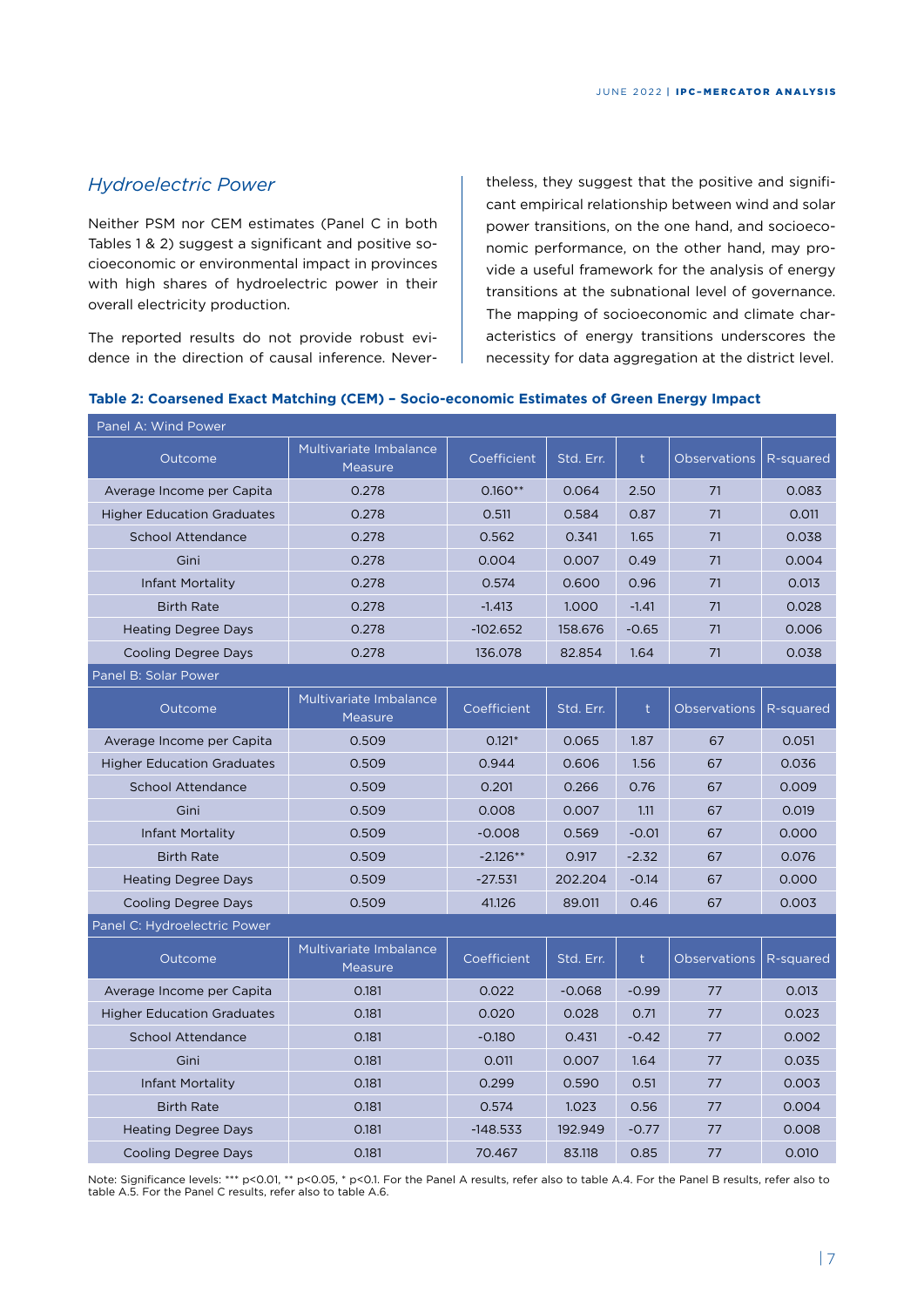### **Implications**

In this study, I show that green energy and regional development in Turkey are positively intertwined. There is supporting evidence that sustainability can indeed be positively associated with higher income levels under differential cultural, geographic, and political conditions. Moreover I find that human development indicators such as schooling or higher education are also positively linked to wind and solar power transformations. When it comes to wind power specifically, there is also evidence for a positive environmental impact, as it is associated with a higher number of cooling degree days, which intuitively suggests higher efficiency in energy consumption. Furthermore, solar power transitions are robustly associated with lower birth rates; however, patterns of female education and employment in solar power-intensive provinces need to be further explored to shed light on the demographic dimensions of green transitions.

Regional development has become increasingly relevant for our global understanding of energy transitions. Turkey has a centralized economic system; at the same time, it is characterized by soil diversity, cultural discontinuities, and resource inequalities. There is a lot of potential to develop this study in the direction of causal inference. An expansion of the dataset used in this study at the district (in Turkish, *ilçe*) level is the next necessary step to increase the analytical power of the proposed estimations. That way, it will be possible to establish causal channels and provide explanatory mechanisms that do not relate to vertical bureaucratic decision-making but rather to municipal policies and civil society responses. This will be explored in part II of this IPC Analysis. The geolocation of wind farms, solar, and hydroelectric power plants will allow for a refined evaluation of the green transition across district boundaries within the same province. Moreover, the results will provide the baseline information to explore the extent to which energy efficiency and local communities' involvement can be directed in the long run toward the creation and consolidation of sustainable and smart energy markets.

### **Acknowledgments**

I am grateful to Ümit Sahin and Hasan Aksoy for their useful comments and suggestions. Thanks are due to IPC interns Emirhan Kanatas and Cagla Unveren for their wonderful support in data collection. I am also indebted to Pelin Oguz, Gülcihan Cigdem Okan, and Megan Gisclon for excellent support in the publication process.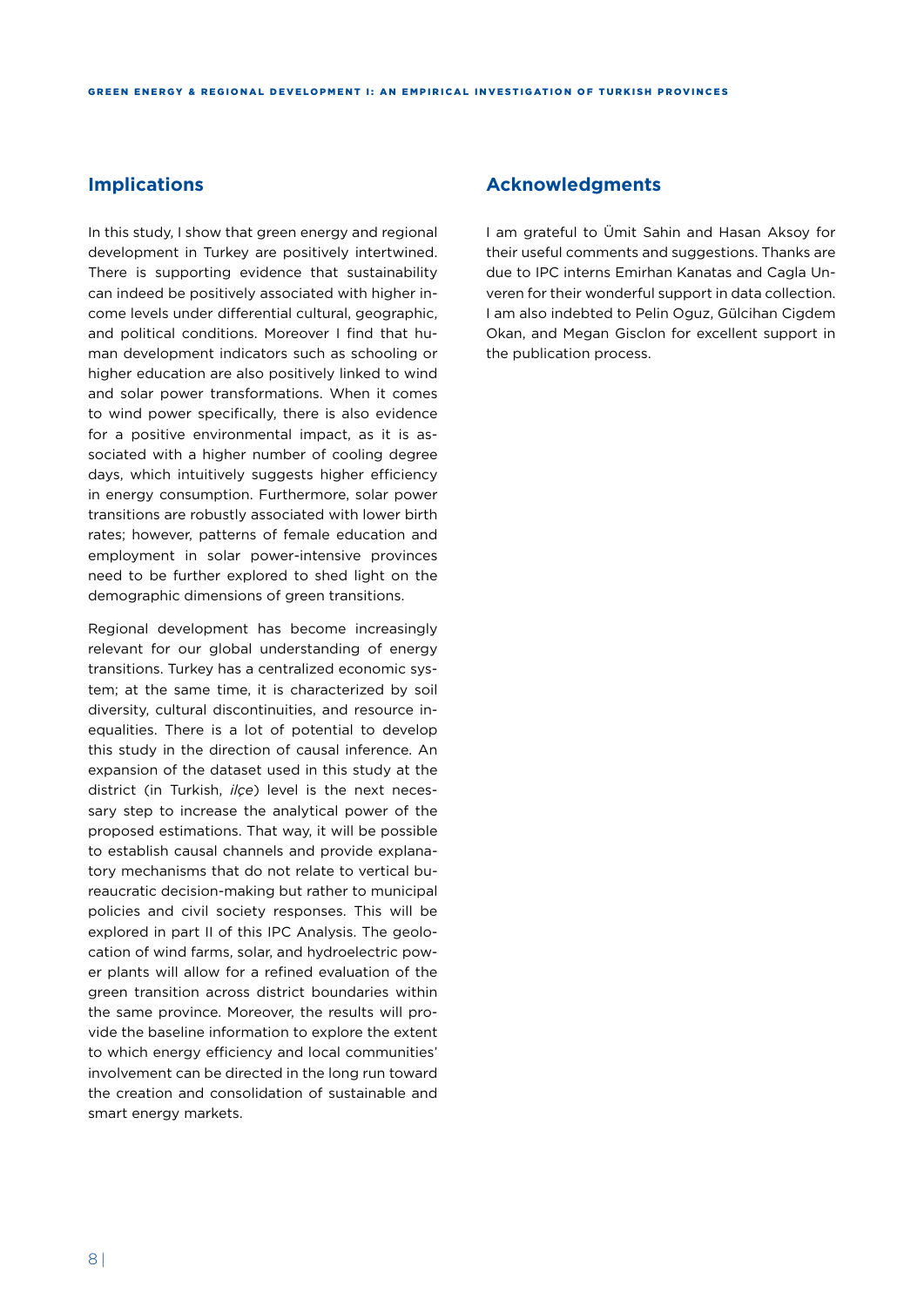# **Appendix**

### **Table A.1: Data Profile & Sources**

| Variable                             | <b>Unit</b>                     | Period      | Data source                                     | <b>Notes</b>                                                                                                                             |
|--------------------------------------|---------------------------------|-------------|-------------------------------------------------|------------------------------------------------------------------------------------------------------------------------------------------|
| Average Income per<br>Capita         | <b>USD</b>                      | 2020        | <b>TÜIK</b>                                     | Logarithmic transformation,<br>base year: 2009                                                                                           |
| <b>Higher Education</b><br>Graduates | %                               | 2020        | TÜIK                                            | Share of higher education<br>graduates in a province's<br>population                                                                     |
| <b>School Attendance</b>             | %                               | 2020        | <b>TÜIK</b>                                     | Primary school enrolment rate<br>in a province's population                                                                              |
| Gini                                 | %                               | 2020        | <b>TÜIK</b>                                     |                                                                                                                                          |
| Infant Mortality                     | %                               | 2019        | <b>TÜIK</b>                                     |                                                                                                                                          |
| <b>Birth Rate</b>                    | %                               | 2020        | TÜIK                                            |                                                                                                                                          |
| <b>Heating Degree Days</b>           | Degree Days                     | 2021        | SolarGIS                                        | <b>Technical Index</b>                                                                                                                   |
| <b>Cooling Degree Days</b>           | Degree Days                     | 2021        | SolarGIS                                        | <b>Technical Index</b>                                                                                                                   |
| <b>Wind Power</b>                    | <b>MW</b>                       | 2005-2020   | www.enerjiatlasi.com                            | Wind-based electricity<br>production                                                                                                     |
| <b>Solar Power</b>                   | <b>MW</b>                       | 2014-2020   | www.enerjiatlasi.com                            | Solar-based electricity<br>production                                                                                                    |
| <b>Hydroelectric Power</b>           | <b>MW</b>                       | 2002-2020   | www.enerjiatlasi.com                            | Hydro-based electricity<br>production                                                                                                    |
| Soil Elevation                       | <b>Meters</b>                   | 2021        | SolarGIS                                        |                                                                                                                                          |
| <b>Population Density</b>            | Inhabitants/<br>km <sup>2</sup> | 2019        | <b>TÜIK</b>                                     |                                                                                                                                          |
| No. of Facilities                    |                                 | 2020        | TC Ministry of<br>Environment &<br>Urbanization | <b>Continuous Emissions</b><br>Measurement Systems (CEMS)                                                                                |
| No. of Chimneys                      |                                 | 2020        | TC Ministry of<br>Environment &<br>Urbanization | <b>Continuous Emissions</b><br>Measurement Systems (CEMS)                                                                                |
| Air Temperature                      | Degrees<br>Celsius              | 2021        | SolarGIS                                        | <b>According to Global</b><br>Temperature Report 2021,<br>average air temperature in<br>2021 was similar to 2018<br>(berkeleyearth.org). |
| Sunlight Time                        | Hour-Year                       | 2018 (2021) | GEPA Enerji İşleri Genel<br>Müdürlüğü           |                                                                                                                                          |
| Radiation                            | KWh/m <sup>2</sup> -year        | 2018 (2021) | GEPA Enerji İşleri Genel<br>Müdürlüğü           |                                                                                                                                          |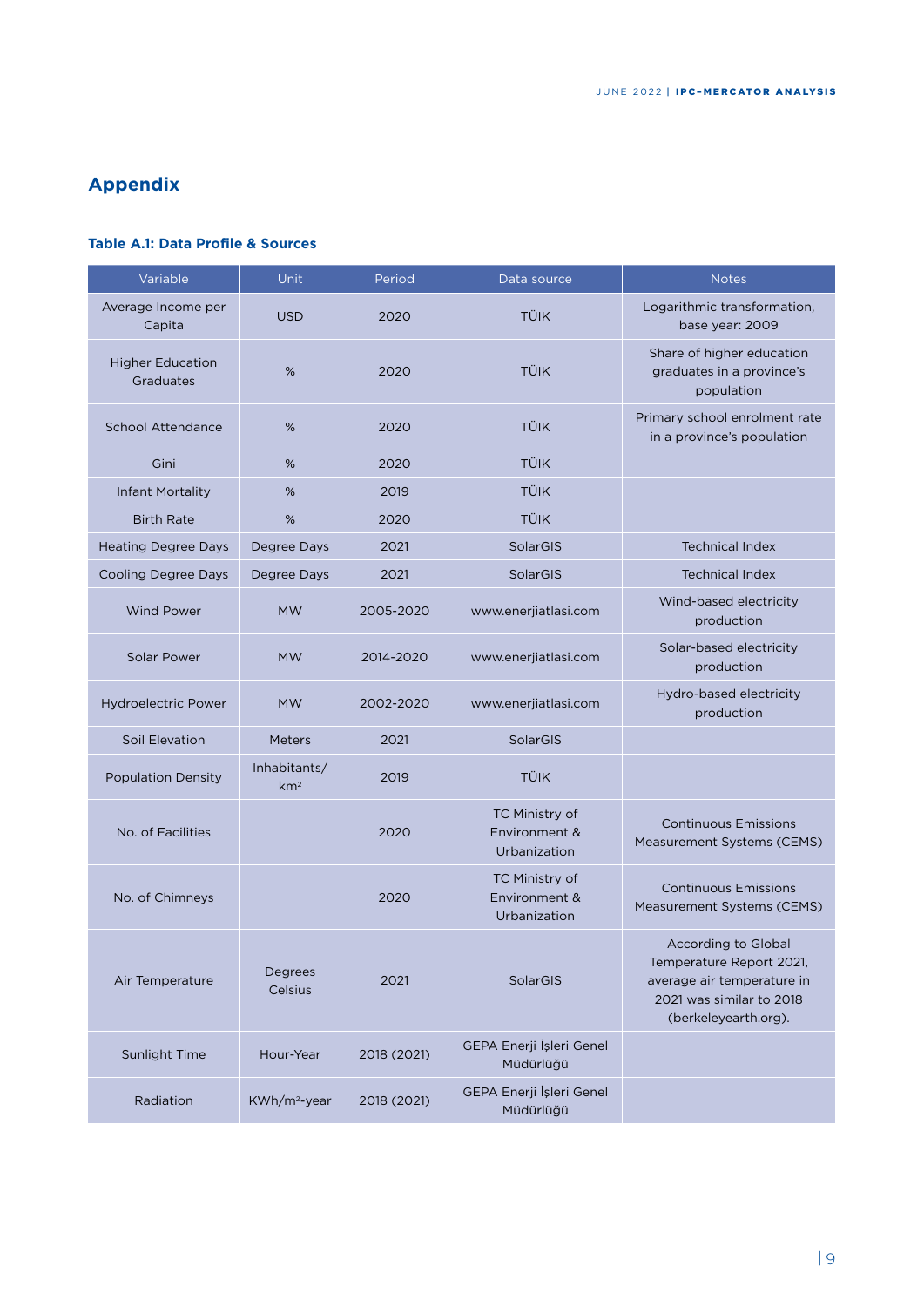### **Table A.2: Descriptive Statistics**

| Variable                          | <b>Full Sample</b> |                |          |          |           |  |  |  |  |
|-----------------------------------|--------------------|----------------|----------|----------|-----------|--|--|--|--|
|                                   | N                  | Min            | Max      | Mean     | <b>SD</b> |  |  |  |  |
| Average Income per Capita         | 81                 | 2901           | 13914    | 6685.346 | 2229.714  |  |  |  |  |
| <b>Higher Education Graduates</b> | 81                 | 9.94           | 24.89    | 15.492   | 2.680     |  |  |  |  |
| School Attendance                 | 81                 | 79.9           | 94.3     | 92.669   | 1.838     |  |  |  |  |
| Gini                              | 81                 | 0.283          | 0.451    | 0.352    | 0.032     |  |  |  |  |
| <b>Infant Mortality</b>           | 81                 | 3.000          | 16.200   | 8.890    | 2.575     |  |  |  |  |
| <b>Birth Rate</b>                 | 81                 | 8.455          | 28.286   | 13.253   | 4.489     |  |  |  |  |
| <b>Heating Degree Days</b>        | 81                 | 794            | 4972     | 2537.247 | 863.1242  |  |  |  |  |
| <b>Cooling Degree Days</b>        | 81                 | 106            | 1658     | 722.580  | 354.659   |  |  |  |  |
| <b>Wind Energy</b>                | 81                 | $\circ$        | 1758     | 177.889  | 321.120   |  |  |  |  |
| Solar Energy                      | 81                 | $\circ$        | 918      | 87.901   | 129.926   |  |  |  |  |
| <b>Hydroelectric Energy</b>       | 81                 | $\circ$        | 3128     | 387.175  | 605.220   |  |  |  |  |
| Soil Elevation                    | 81                 | $\overline{4}$ | 1893     | 690      | 546.169   |  |  |  |  |
| <b>Population Density</b>         | 81                 | 11.391         | 2986.772 | 132.190  | 333.325   |  |  |  |  |
| No. of Facilities                 | 81                 | $\circ$        | 37       | 3.790    | 5.937     |  |  |  |  |
| No. of Chimneys                   | 81                 | $\circ$        | 114      | 8.802    | 16.071    |  |  |  |  |
| Air Temperature                   | 81                 | 5.1            | 20.3     | 13.983   | 3.032     |  |  |  |  |
| Sunlight Time                     | 81                 | 1.303          | 3.508    | 2.688    | 0.284     |  |  |  |  |
| Radiation                         | 81                 | 2.124          | 1.66     | 1.496    | 0.104     |  |  |  |  |

Note: SD is standard deviation.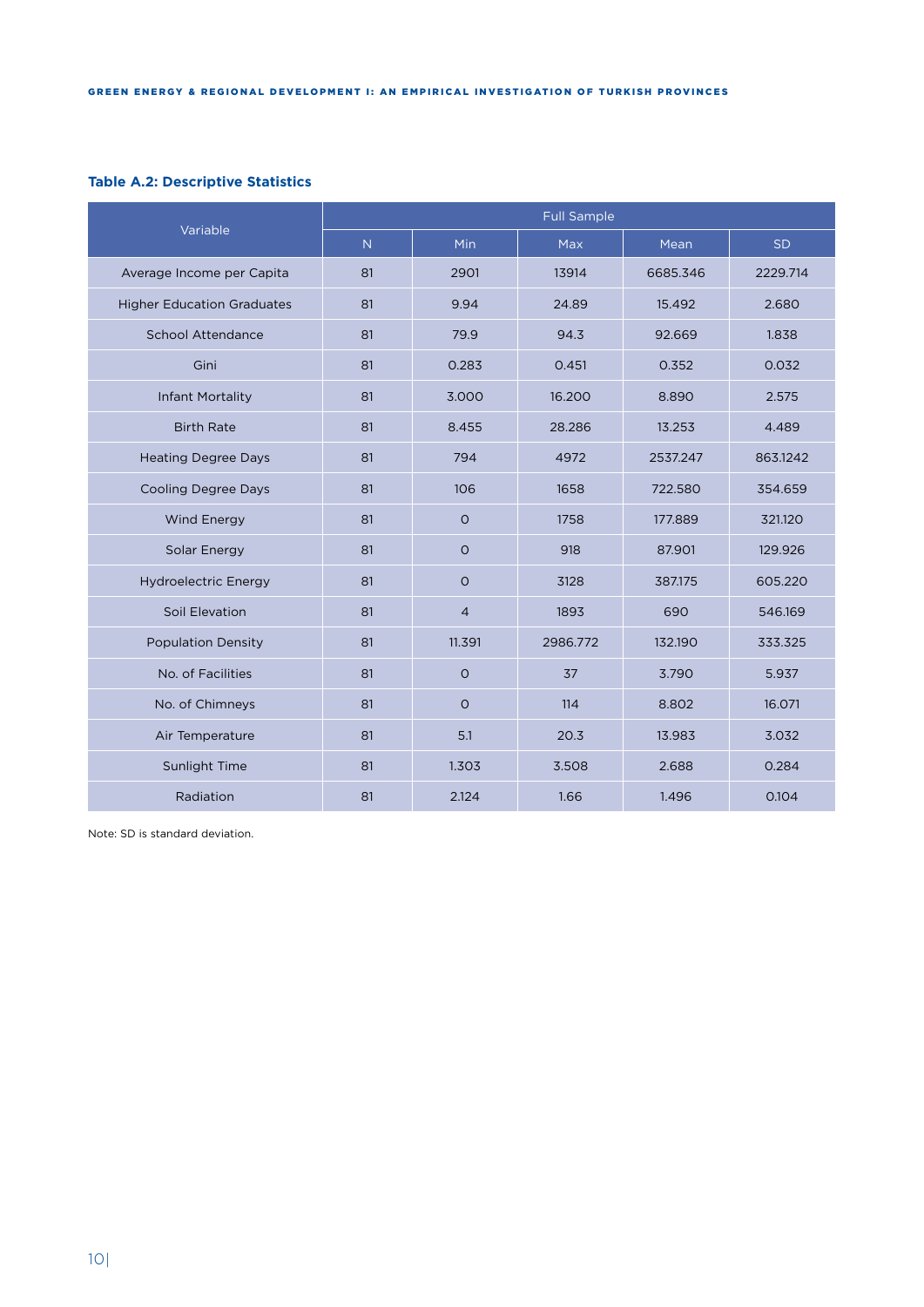| Variable                     |           |                | Mean    | Standardized      |                | Variance |         |  |
|------------------------------|-----------|----------------|---------|-------------------|----------------|----------|---------|--|
|                              | Sample    | <b>Treated</b> | Control | <b>Difference</b> | <b>Treated</b> | Control  | Ratio   |  |
| Panel A: Wind Power          |           |                |         |                   |                |          |         |  |
| Soil Elevation               | Unmatched | 488.385        | 877.214 | 0.407             | 197679.3       | 324264.8 | 61.691  |  |
|                              | Matched   | 488.385        | 474.974 | $-0.761$          | 197679.3       | 211615.7 | 0.934   |  |
| <b>Population Density</b>    | Unmatched | 202.738        | 66.681  | 0.407             | 221735.80      | 2149.014 | 103.180 |  |
|                              | Matched   | 202.738        | 101.744 | 0.302             | 221735.80      | 3594.307 | 61.691  |  |
| Panel B: Solar Power         |           |                |         |                   |                |          |         |  |
| Soil Elevation               | Unmatched | 746.3          | 635.073 | 0.204             | 219448.3       | 376376.8 | 0.583   |  |
|                              | Matched   | 746.3          | 844.575 | $-0.180$          | 219448.3       | 298175.6 | 0.736   |  |
|                              | Unmatched | 95.422         | 168,061 | $-0.219$          | 6162.742       | 213531   | 0.029   |  |
| <b>Population Density</b>    | Matched   | 95.422         | 80.363  | 0.045             | 6162.742       | 6347.166 | 0.971   |  |
|                              | Unmatched | 14.575         | 13.405  | 0.391             | 8.683          | 9.230    | 0.941   |  |
| Air Temperature              | Matched   | 14.575         | 14.04   | 0.179             | 8.683          | 8.311    | 1.045   |  |
| Panel C: Hydroelectric Power |           |                |         |                   |                |          |         |  |
| Soil Elevation               | Unmatched | 712.55         | 668.00  | 0.081             | 292954.3       | 309966   | 0.945   |  |
|                              | Matched   | 712.55         | 655.525 | 0.104             | 292954.3       | 234925.4 | 1.247   |  |
|                              | Unmatched | 91.311         | 172.072 | $-0.244$          | 4822.707       | 214206.9 | 0.023   |  |
| <b>Population Density</b>    | Matched   | 91.311         | 93.177  | $-0.006$          | 4822.707       | 5149.395 | 0.937   |  |

# **Table A.3: Balance Diagnostics I – PSM Covariates (Mean & Variance)**

## **Table A.4: Matching Results for Wind Power Coarsening**

|                                       |              |        | Treated        |          |          |          | Control  |  |  |
|---------------------------------------|--------------|--------|----------------|----------|----------|----------|----------|--|--|
| Number of strata:                     | 9            |        |                |          |          |          |          |  |  |
| Number of matched strata:             | 5            |        |                |          |          |          |          |  |  |
| All                                   |              |        | 39             |          |          |          | 42       |  |  |
| Matched                               |              |        | 37             |          |          |          | 34       |  |  |
| Unmatched                             |              |        | $\overline{2}$ |          |          |          | 8        |  |  |
| Multivariate Imbalance<br>Measure:    | $L1 = 0.278$ |        |                |          |          |          |          |  |  |
| <b>Univariate Imbalance Measures:</b> |              |        |                |          |          |          |          |  |  |
| Variable                              | L1           | Mean   | <b>Min</b>     | 25%      | 50%      | 75%      | Max      |  |  |
| Soil Elevation                        | 0.014        | 5.451  | $-7.00$        | $-11.00$ | $-20.00$ | $-12.00$ | $-54.00$ |  |  |
| <b>Population Density</b>             | 0.150        | 33.922 | 10.99          | 6.700    | 14.631   | 39.626   | 133.6    |  |  |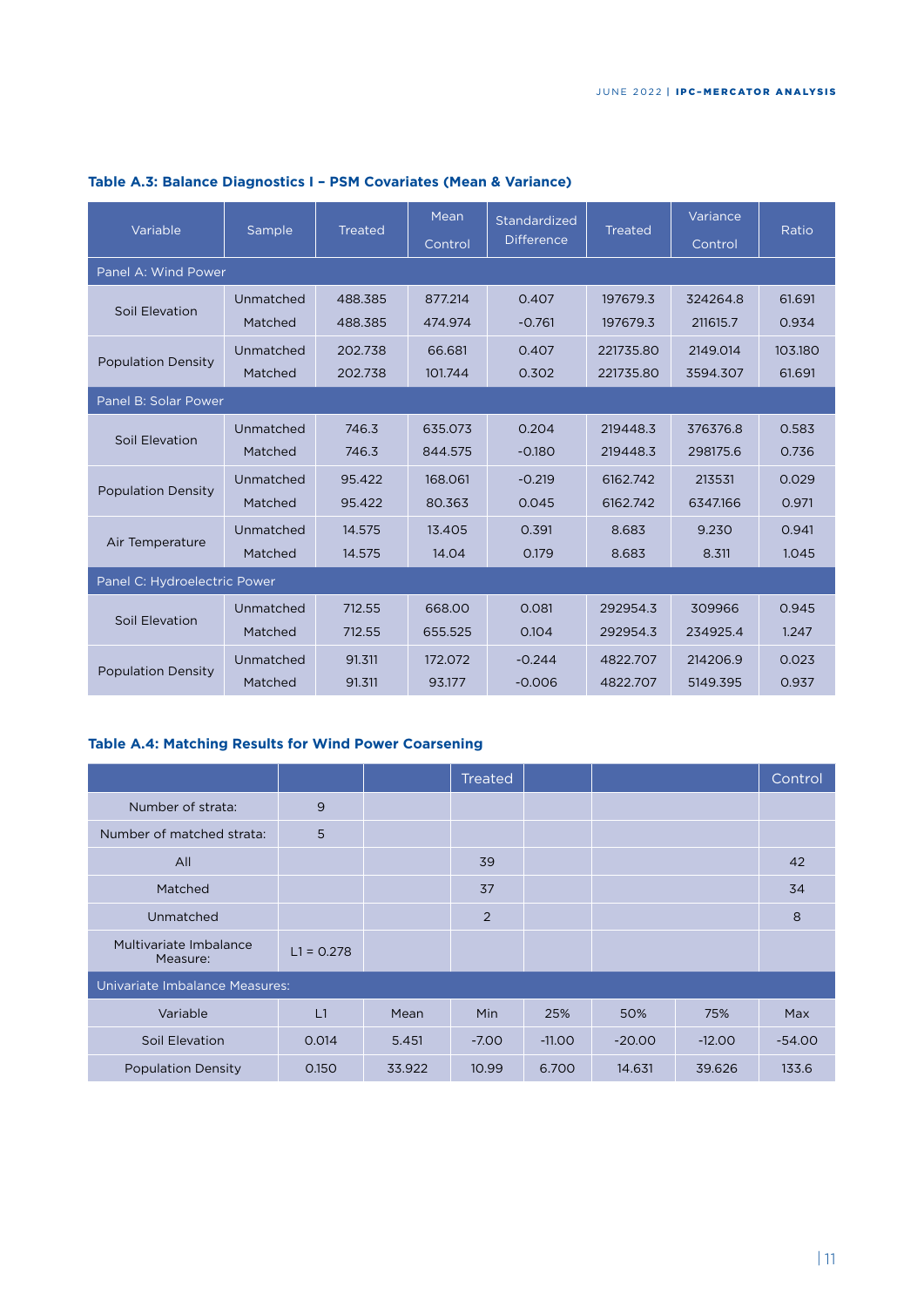|                                 |              |          | Treated |          |       |           | Control |
|---------------------------------|--------------|----------|---------|----------|-------|-----------|---------|
| Number of strata:               | 24           |          |         |          |       |           |         |
| Number of matched strata:       | 11           |          |         |          |       |           |         |
| All                             |              |          | 40      |          |       |           | 41      |
| Matched                         |              |          | 37      |          |       |           | 30      |
| Unmatched                       |              |          | 3       |          |       |           | 11      |
| Multivariate Imbalance Measure: | $L1 = 0.509$ |          |         |          |       |           |         |
| Univariate Imbalance Measures:  |              |          |         |          |       |           |         |
| Variable                        | L1           | Mean     | Min     | 25%      | 50%   | 75%       | Max     |
| Soil Elevation                  | 0.189        | 51.114   | 10      | 180.00   | 73.00 | 86.00     | 68.00   |
| <b>Population Density</b>       | 0.135        | $-6.605$ | 10.99   | $-1.372$ | 7.602 | $-14.002$ | 43.65   |
| Air Temperature                 | 0.150        | $-0.009$ | 1.5     | 0.40     | 0.300 | $-0.700$  | 0.900   |

### **Table A.5: Matching Results for Solar Power Coarsening**

### **Table A.6: Matching Results for Hydroelectric Power Coarsening**

|                                 |              |        | Treated    |          |          |        | Control        |
|---------------------------------|--------------|--------|------------|----------|----------|--------|----------------|
| Number of strata:               | 9            |        |            |          |          |        |                |
| Number of matched strata:       | 6            |        |            |          |          |        |                |
| All                             |              |        | 40         |          |          |        | 41             |
| Matched                         |              |        | 40         |          |          |        | 37             |
| Unmatched                       |              |        | $\circ$    |          |          |        | $\overline{4}$ |
| Multivariate Imbalance Measure: | $L1 = 0.181$ |        |            |          |          |        |                |
| Univariate Imbalance Measures:  |              |        |            |          |          |        |                |
| Variable                        | L1           | Mean   | <b>Min</b> | 25%      | 50%      | 75%    | Max            |
| Soil Elevation                  | 0.035        | 2.149  | 8.708      | $-9.068$ | 12.276   | 69.00  | 202.00         |
| <b>Population Density</b>       | 0.137        | 13.859 | 7.00       | $-89.00$ | $-10.00$ | 19.069 | $-60.104$      |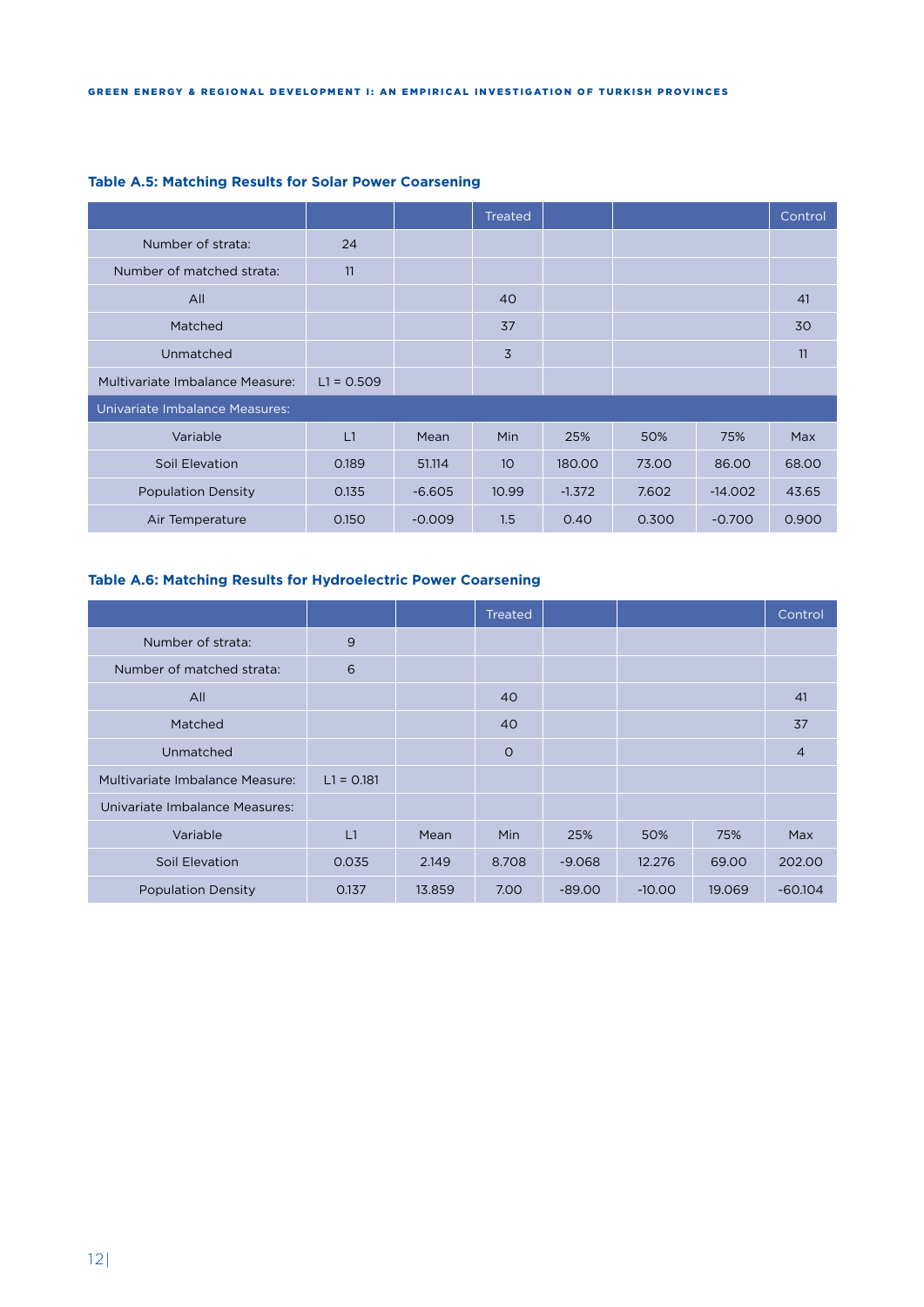

### **Figure A.1: Balance Diagnostics II – Density Graphs**





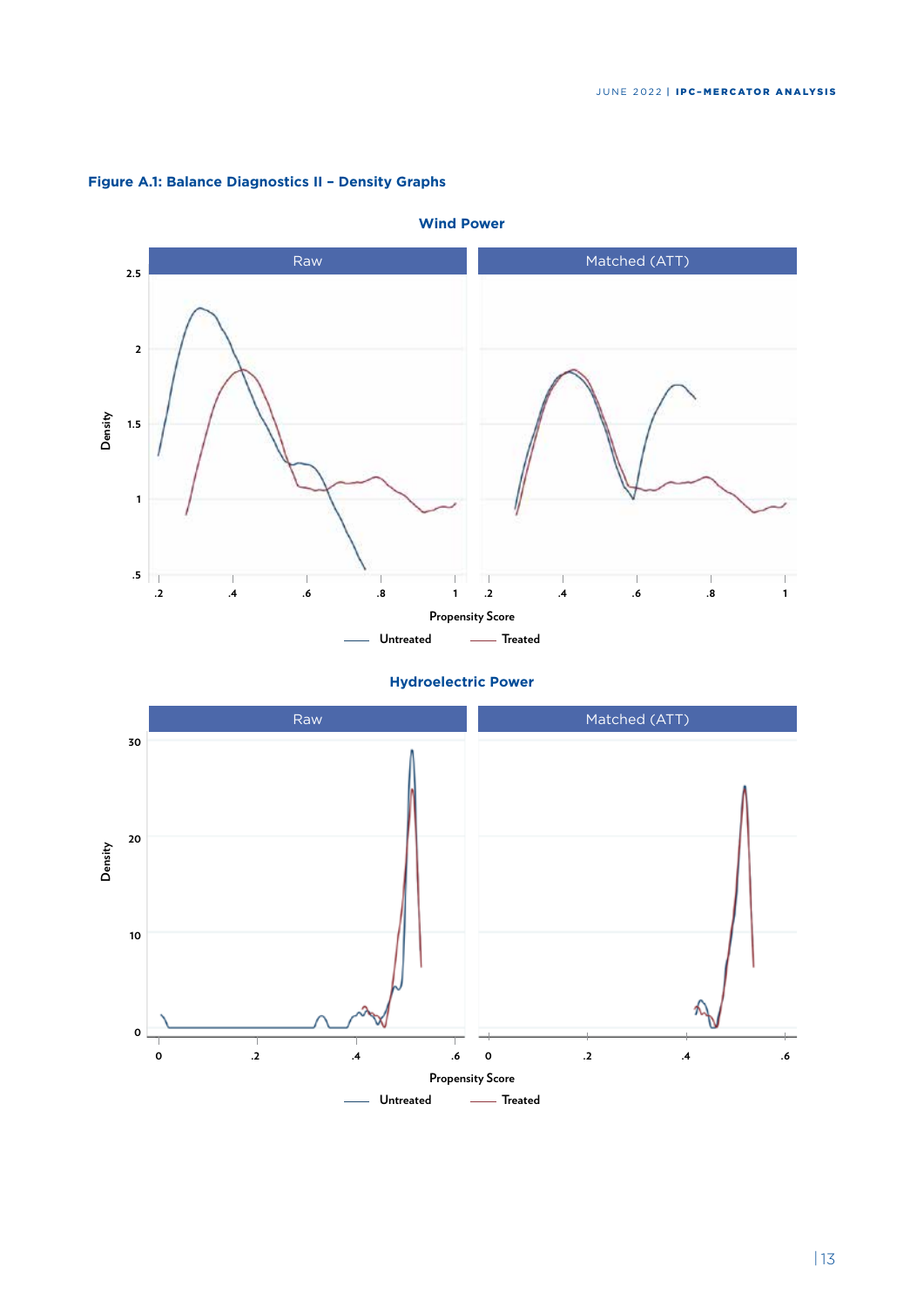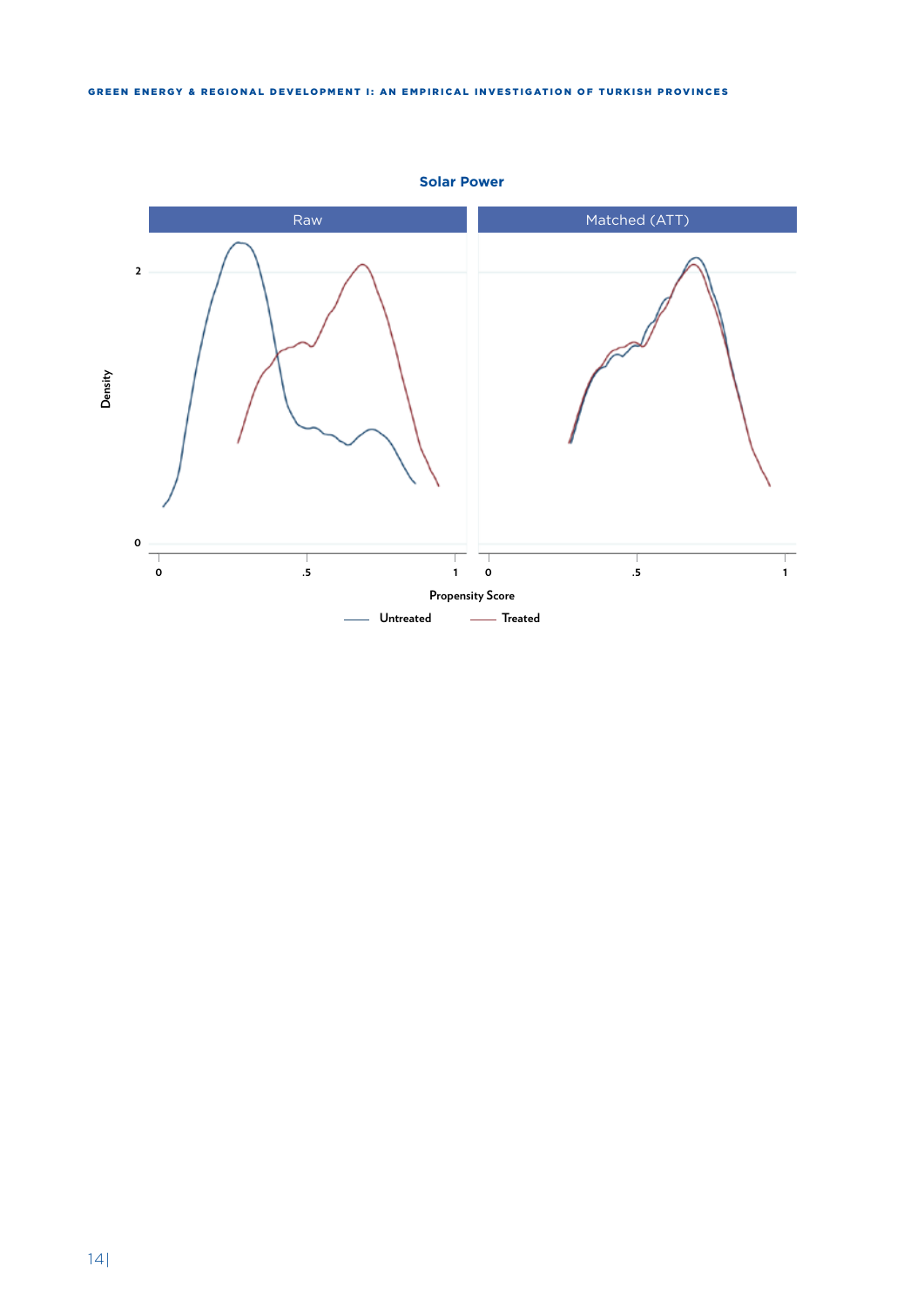## **Notes**

- 1 | Yael Taranto et al., *Socioeconomic impact of the power system transition in Turkey*  (Istanbul: SHURA Energy Transition Center, 2021). Electric utilities operating on fossil fuels may produce different types of pollutants. These are not GHG; however, they constitute a significant danger to people's health, e.g., gases such as sulfur dioxide (SO2) and nitrogen oxide (NOx) as well as particulate matter (PM). See also Imran Qaiser and Theocharis Grigoriadis, "Measuring the Ecological Efficiency of Thermal Power Plants: Evidence from Pakistan," *Asia Development Review* 37, no. 1 (2020): 159–184; Samir Amous et al., "Expert Group: Non-CO2 Emissions from Stationary Combustion," in J. Penman et al., *Good Practice Guidance and Uncertainty Management in National Greenhouse Gas Inventories*, Methodology Report, 1–95, published for the IPCC by the Institute for Global Environmental Strategies, Japan, 2000.
- 2 | L.L.B. Lazaro, "Energy transition in Brazil: Is there a role for multilevel governance in a centralized energy regime?" *Energy Research & Social Science* 85 (2022).
- 3 | Amanda Bradshaw and Gilberto de Martino Jannuzzi, "Governing energy transitions and regional economic development: Evidence from three Brazilian states," *Energy Policy*  126 (2019): 1–11.
- 4 | Camilla Chlebna and Jannika Mattes, "The fragility of regional energy transitions," *Environmental Innovation and Societal Transitions* 37 (2020): 66–78.
- 5 | Siddharth Sareen and Håvard Haarstad, "Bridging socio-technical and justice aspects of sustainable energy transitions," *Applied Energy* 228 (2018): 624–632.
- 6 | Lars Coenen, Teis Hansen, Amy Glasmeier, and Robert Hassink, "Regional foundations of energy transitions," *Cambridge Journal of Regions, Economy and Society* 14, no. 2 (July

### 2021): 219–233.

- 7 | Matthias Naumann and David Rudolph, "Conceptualizing rural energy transitions: Energizing rural studies, ruralizing energy research," *Journal of Rural Studies* 73 (2020): 97–104.
- 8 | Jiali Zheng et al., "Regional development and carbon emissions in China," *Energy Economics* 81 (2019): 25–36.
- 9 | Iván Franchi-Arzola, Javier Martin-Vide, and Cristián Henríquez, "Sustainability Assessment in Development Planning in Sub-National Territories: Regional Development Strategies in Chile," *Sustainability* 10, no. 5 (2018): 1398.
- 10 | Simone Strambach and Gesa Pflitsch. "Transition topology: Capturing institutional dynamics in regional development paths to sustainability," *Research Policy* 49, no. 7 (2020): 104006.
- 11 | For a detailed comparison between PSM and CEM in terms of their properties, advantages, and disadvantages, see Q. Gao, F. Zhai, S. Yang, and S. Li, "Does Welfare Enable Family Expenditures on Human Capital? Evidence from China," *World Development* 64 (2014): 219–231.